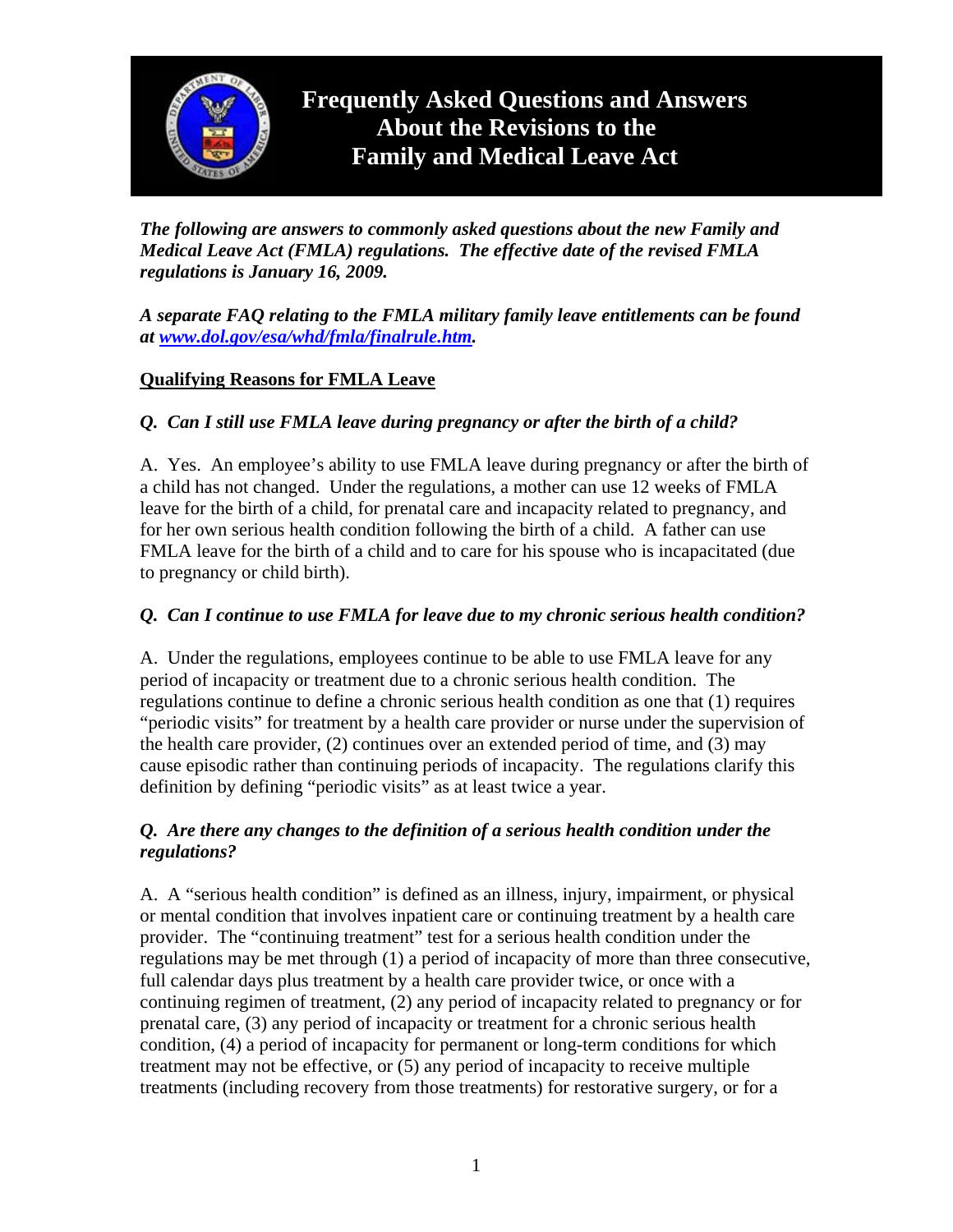condition which would likely result in an incapacity of more than three consecutive, full calendar days absent medical treatment.

The regulations specify that if an employee asserts a serious health condition under the requirement of a "period of incapacity of more than three consecutive, full calendar days and any subsequent treatment or period of incapacity relating to the same condition," the employee's first treatment visit (or only visit, if coupled with a regimen of continuing treatment) must take place within seven days of the first day of incapacity. Additionally, if an employee asserts that the condition involves "treatment two or more times," the two visits to a health care provider must occur within 30 days of the first day of incapacity. Finally, the regulations define "periodic visits" for treatment of a chronic serious health condition as at least twice a year.

# **Eligibility for FMLA Leave**

## *Q. I have 12 months of service with my employer, but they are not consecutive. Do I still qualify for FMLA?*

A. You may. In order to be eligible to take leave under the FMLA, an employee must (1) work for a covered employer, (2) work 1,250 hours during the 12 months prior to the start of leave, (3) work at a location where 50 or more employees work at that location or within 75 miles of it, and (4) have worked for the employer for 12 months. The 12 months of employment are not required to be consecutive in order for the employee to qualify for FMLA leave. The regulations clarify, however, that employment prior to a continuous break in service of seven years or more need not be counted unless the break in service is (1) due to an employee's fulfillment of military obligations, or (2) governed by a collective bargaining agreement or other written agreement.

## *Q. If I have to miss work due to National Guard or Reserve duty, will this affect my eligibility for FMLA leave?*

A. No. The regulations make clear the protections for our men and women serving in the military by stating that a break in service due to an employee's fulfillment of military obligations must be taken into consideration when determining whether an employee has been employed for 12 months or has the required 1,250 hours of service.

Under the Uniformed Services Employment and Reemployment Rights Act of 1994 (USERRA), hours that an employee would have worked but for his or her military service are credited toward the employee's required 1,250 hours worked for FMLA eligibility. Similarly, the time in military service also must be counted in determining whether the employee has been employed at least 12 months by the employer.

#### Example:

Dean worked for his employer for six months in 2008, then was called to active duty status with the Reserves and deployed to Iraq. In 2009, Dean returned to his employer,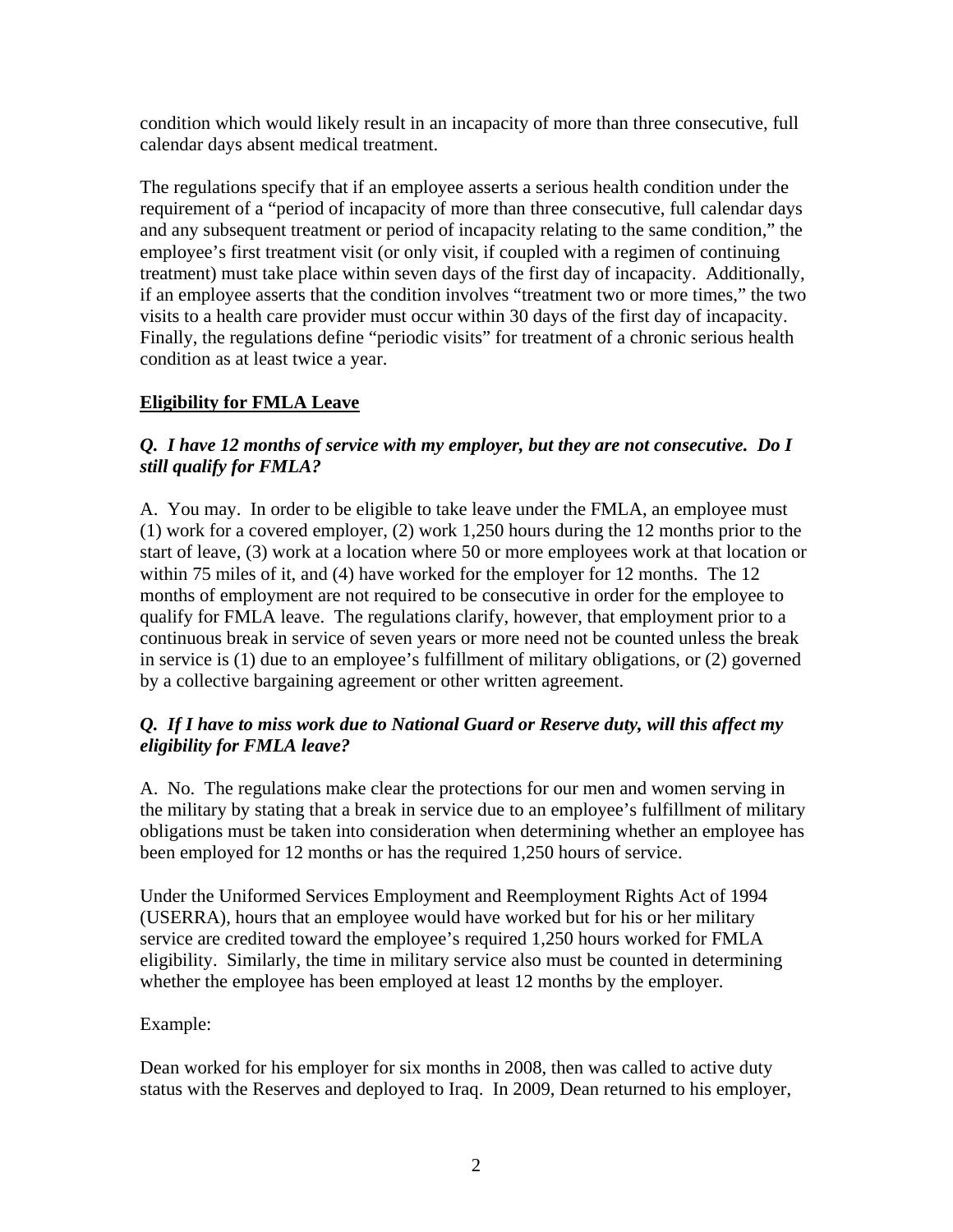requesting to be reinstated under the USERRA. Both the hours and the months that Dean would have worked but for his military status must be counted in determining his FMLA eligibility.

# **Employer Notice Requirements**

### *Q. What are an employer's posting and general notice requirements?*

A. Employers must post a general notice explaining the FMLA's provisions and providing information regarding procedures for filing a claim under the Act in a conspicuous place where it can be seen by employees and applicants. Under the regulations, this posted notice includes additional information regarding the definition of a serious health condition, the new military family leave entitlements, and employer and employee responsibilities. Employers must also include the information in this general notice in any employee handbook or other written policies or manuals describing employee benefits and leave provisions. Additionally, under the regulations, an employer without a handbook or written guidance is required to provide this general notice to new employees upon hiring.

# *Q. Is there a penalty if an employer fails to post the required FMLA notice?*

A. An employer that willfully fails to post the required FMLA notice may be assessed a civil monetary penalty. Under the regulations, the penalty is increased to \$110.

## *Q. How soon after an employee provides notice of the need for leave must an employer determine whether someone is eligible for FMLA leave?*

A. Absent extenuating circumstances, the regulations require an employer to notify an employee of whether the employee is eligible to take FMLA leave (and, if not, at least one reason why the employee is ineligible) within five business days of the employee requesting leave or the employer learning that an employee's leave may be for a FMLAqualifying reason.

## *Q. Does an employer have to provide employees with information regarding their specific rights and responsibilities under the FMLA?*

A. At the same time an employer provides an employee notice of the employee's eligibility to take FMLA leave, the employer must also notify the employee of the specific expectations and obligations associated with the leave. Among other information included in this notice, the employer must inform the employee whether the employee will be required to provide certification of the FMLA-qualifying reason for leave and the employee's right to substitute paid leave (including any conditions related to such substitution, and the employee's entitlement to unpaid FMLA leave if those conditions are not met). If the information included in the notice of rights and responsibilities changes, the employer must inform the employee of such changes within five business days of receipt of the employee's first notice of the need for FMLA leave subsequent to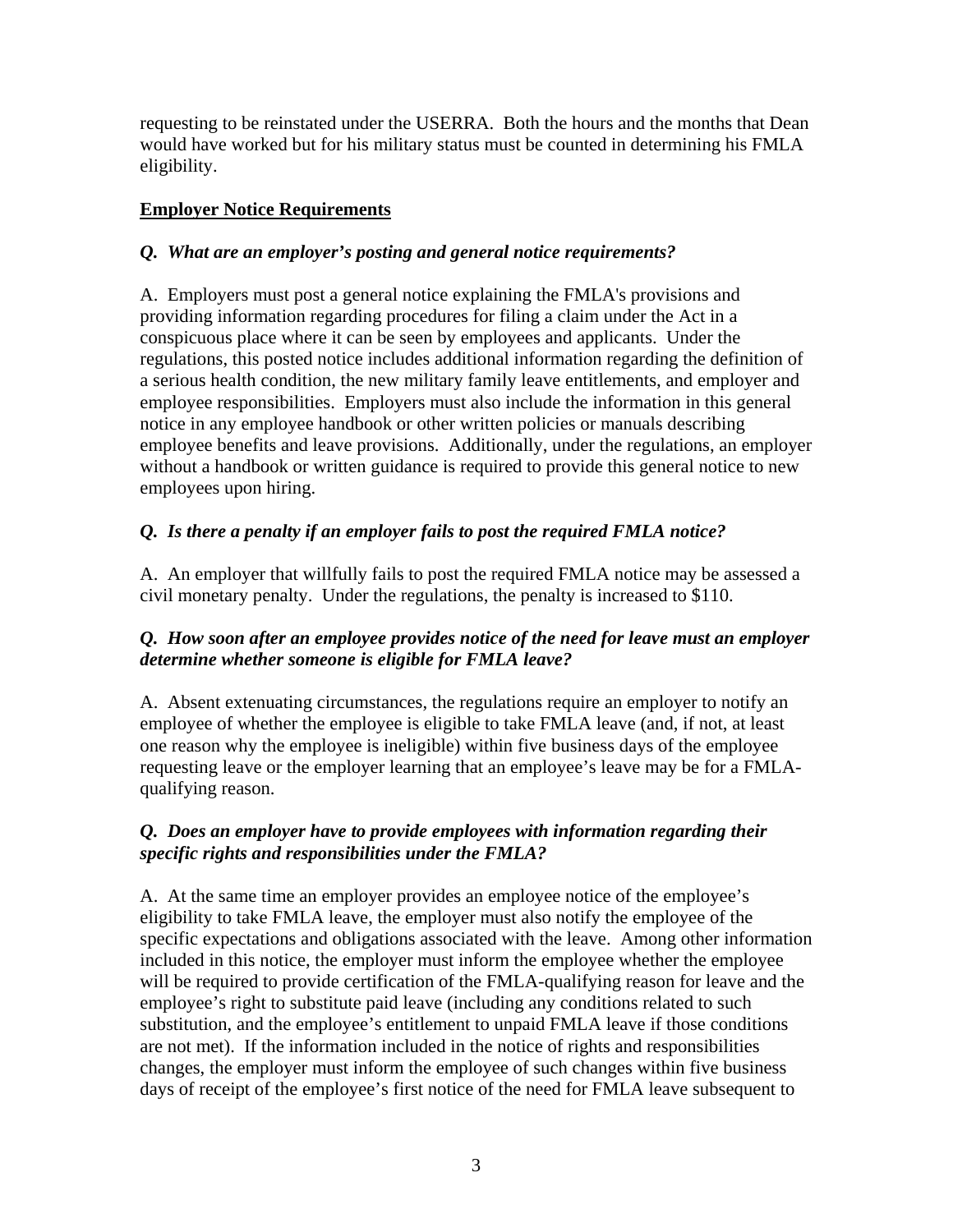any change. Employers are expected to responsively answer questions from employees concerning their rights and responsibilities.

#### *Q. How soon after an employee provides notice of the need for leave must an employer notify an employee that the leave will be designated and counted as FMLA leave?*

A. Under the regulations, an employer must notify an employee whether leave will be designated as FMLA leave within five business days of learning that the leave is being taken for a FMLA-qualifying reason, absent extenuating circumstances. The designation notice must also state whether paid leave will be substituted for unpaid FMLA leave and whether the employer will require the employee to provide a fitness-for-duty certification to return to work (unless a handbook or other written document clearly provides that such certification will be required in specific circumstances, in which case the employer may provide oral notice of this requirement). Additionally, if the amount of leave needed is known, an employer must inform an employee of the number of hours, days or weeks that will be counted against the employee's FMLA leave entitlement in the designation notice. Where it is not possible to provide the number of hours, days, or weeks that will be counted as FMLA leave in the designation notice (e.g., where the leave will be unscheduled), an employer must provide this information upon request by the employee, but no more often than every 30 days and only if leave was taken during that period.

#### *Q. If an employer fails to tell an employee that leave has been designated as FMLA leave, can the employer count the leave against the employee's FMLA leave entitlement?*

A. The regulations revise the designation provisions to comply with the U.S. Supreme Court's decision in *Ragsdale v. Wolverine World Wide, Inc.*, 535 U.S. 81 (2002). *Ragsdale* ruled that a "categorical" penalty for failure to appropriately designate FMLA leave was inconsistent with the statutory entitlement to only 12 weeks of FMLA leave and contrary to the statute's remedial requirement to demonstrate individual harm. Under the regulations, retroactive designation is permitted if an employer fails to timely designate leave as FMLA leave (and notify the employee of the designation). The employer may be liable, however, if the employee can show that he or she has suffered harm or injury as a result of the failure to timely designate the leave as FMLA. Additionally, an employee and employer may agree to retroactively designate an absence as FMLA-protected.

#### Example:

Henry plans to take 12 weeks of FMLA leave beginning in August for the birth of his second child. Earlier in the leave year, however, Henry took two weeks of annual leave to care for his mother following her hospitalization for a serious health condition. Henry's employer failed to notify him at the time of his mother's hospitalization that the time he spent caring for his mother would be counted as FMLA leave. If Henry can establish that he would have made other arrangements for the care of his mother if he had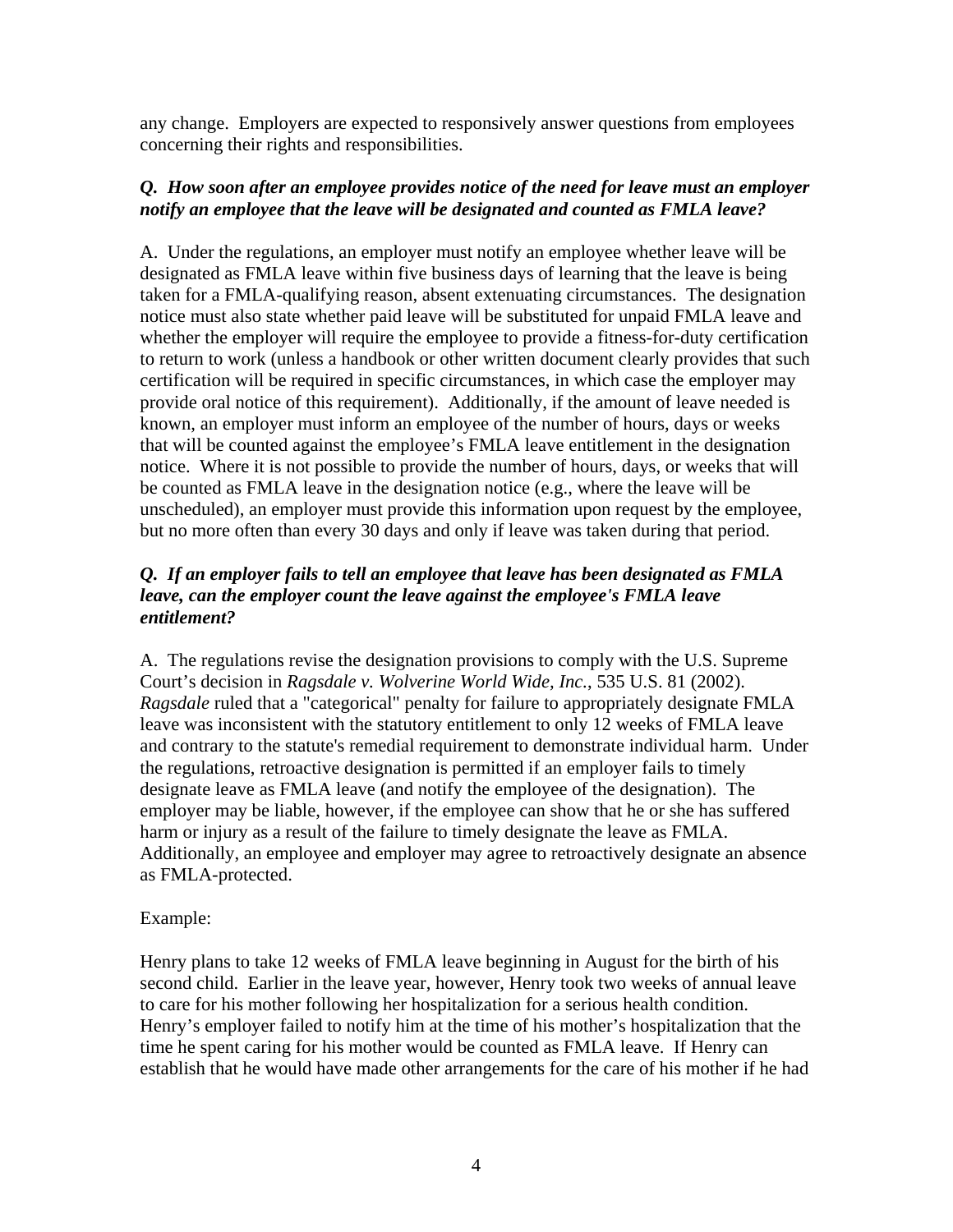known that the time would be counted against his FMLA entitlement, the two weeks his employer failed to appropriately designate may not count against his FMLA entitlement.

### **Employee Notice Requirements**

# *Q. How much notice must an employee give before taking FMLA leave?*

A. When the need for leave is foreseeable based on an expected birth, placement for adoption or foster care, or planned medical treatment, an employee must give at least 30 days notice. If 30 days notice is not possible, an employee is required to provide notice "as soon as practicable." Employees must also provide notice as soon as practicable for foreseeable leave due to a qualifying exigency, regardless of how far in advance such leave is foreseeable (see FAQ for military family leave for additional information). The regulations clarify that it should be practicable for an employee to provide notice of the need for leave that is foreseeable either the same day or the next business day. In all cases, however, the determination of when an employee could practicably provide notice must account for the individual facts and circumstances.

When the need for leave is unforeseeable, employees are required to provide notice as soon as practicable under the facts and circumstances of the particular case, which the regulations clarify will generally be within the time prescribed by the employer's usual and customary notice requirements applicable to the leave.

#### Example:

When Mandy goes to her Monday physical therapy appointment for her serious health condition, she finds out that the appointment she had previously scheduled for Thursday has been changed to Friday. Upon her return to work after the Monday appointment, Mandy informs her employer that she will no longer need leave on Thursday for physical therapy, but will need leave on Friday instead. Mandy has provided notice of her need for foreseeable leave as soon as practicable.

## *Q. What information must an employee give when providing notice of the need for FMLA leave?*

A. When an employee seeks leave for the first time for a FMLA-qualifying reason, the employee does not need to specifically assert his or her rights under FMLA, or even mention FMLA. The employee must, however, provide "sufficient information" to make the employer aware of the need for FMLA leave and the anticipated timing and duration of the leave.

The regulations provide additional guidance for employees regarding what is "sufficient information." Depending on the situation, such information may include that a condition renders the employee unable to perform the functions of the job; that the employee is pregnant or has been hospitalized overnight; whether the employee or the employee's family member is under the continuing care of a health care provider; if the leave is due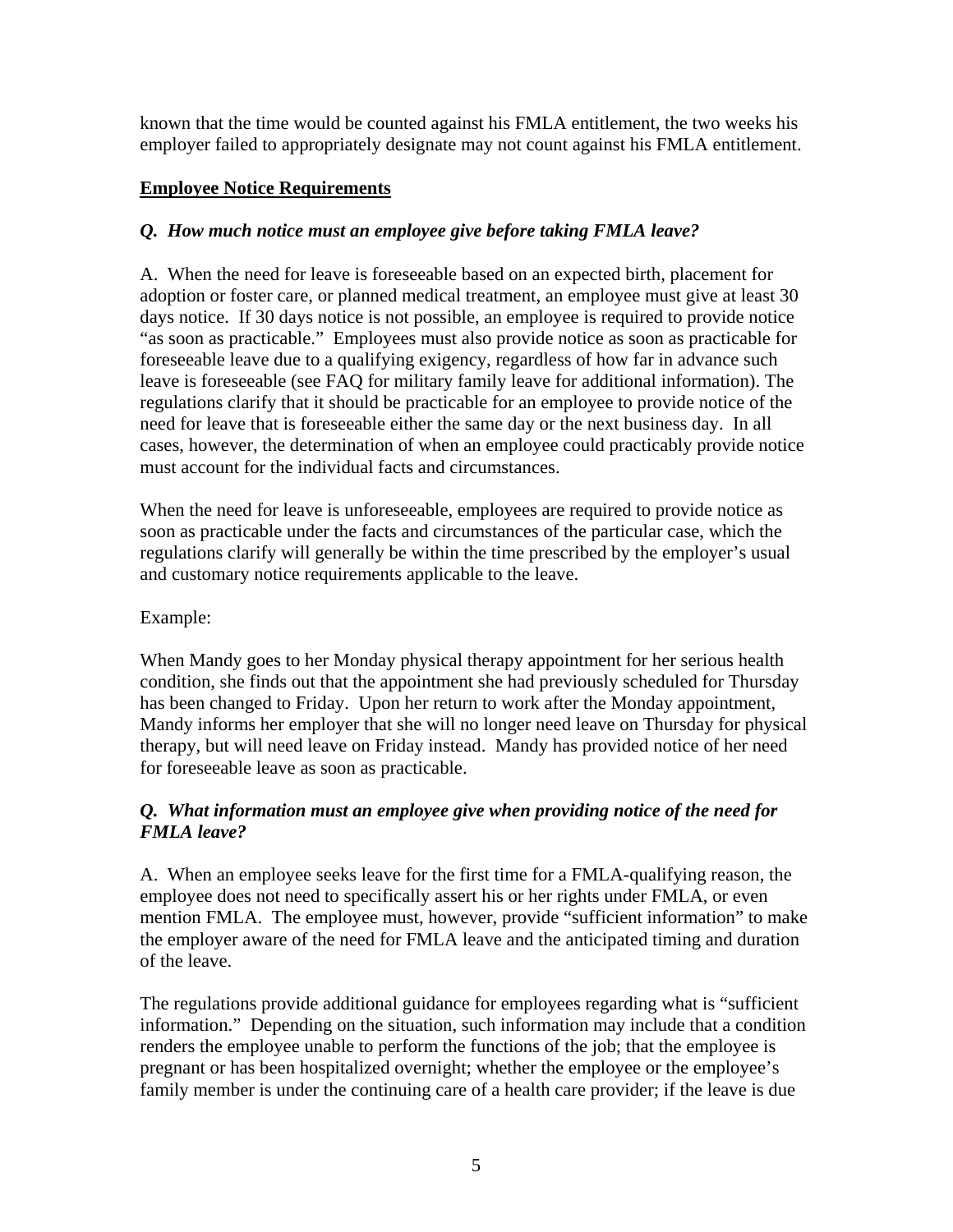to a qualifying exigency, that a covered military member is on active duty and that the requested leave is for a qualifying exigency; if the leave is to care for a family member, that the condition renders the family member unable to perform daily activities, or that the family member is a covered servicemember with a serious injury or illness; and the anticipated duration of the absence if known.

Additionally, the regulations require an employee seeking leave due to a FMLAqualifying reason for which the employer has previously provided FMLA-protected leave either to reference specifically the qualifying reason for leave or the need for FMLA leave. In all cases, an employer should inquire further if it is necessary to have more information about whether FMLA leave is being sought by an employee.

### *Q. Is an employee required to follow an employer's normal call-in procedures when taking FMLA leave?*

A. Yes. Under the regulations, an employee must comply with an employer's call-in procedures unless unusual circumstances prevent the employee from doing so (in which case the employee must provide notice as soon as he or she can practicably do so). The regulations make clear that, if the employee fails to provide timely notice, he or she may have the FMLA leave request delayed or denied and may be subject to whatever discipline the employer's rules provide.

## Example:

Sam has a medical certification on file with his employer for his chronic serious health condition, migraine headaches. He is unable to report to work at the start of his shift due to a migraine and needs to take unforeseeable FMLA leave. He follows his employer's absence call-in procedure to timely notify his employer about his need for leave. Sam has provided his employer with appropriate notice.

# **Certification of Need for FMLA Leave**

#### *Q. Do I have to give my employer my medical records for leave due to a serious health condition?*

A. No. An employee is not required to give the employer his or her medical records. The employer, however, does have a statutory right to request that an employee provide medical certification containing sufficient medical facts to establish that a serious health condition exists.

#### *Q. What if I do not want my employer to know about my medical condition?*

A. If an employer requests it, an employee is required to provide a complete and sufficient medical certification in order to take FMLA-protected leave due to a serious health condition.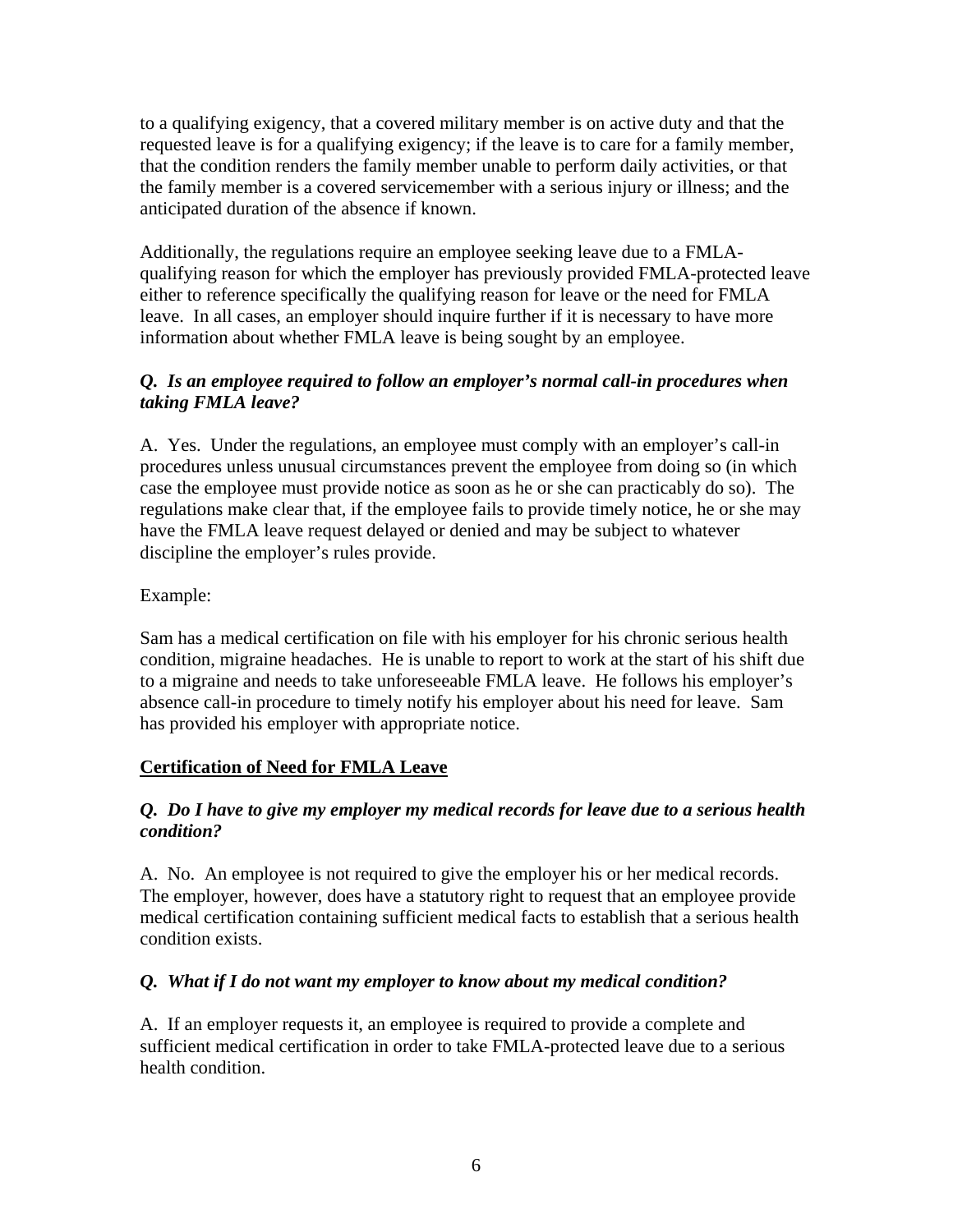#### *Q. How soon after I request leave does my employer have to request a medical certification of a serious health condition?*

A. Under the regulations, an employer should request medical certification, in most cases, at the time an employee gives notice of the need for leave or within five business days. If the leave is unforeseen, the employer should request medical certification within five days after the leave begins.

A. An employer may request certification at a later date if it has reason to question the appropriateness or duration of the leave.

## *Q. What happens if my employer says my medical certification is incomplete?*

A. An employer must advise the employee if it finds the certification is incomplete and allow the employee a reasonable opportunity to cure the deficiency. The regulations require that the employer state in writing what additional information is necessary to make the certification complete and sufficient. The regulations also require that the employer allow the employee at least seven calendar days to cure the deficiency, unless seven days is not practicable under the particular circumstances despite the employee's diligent good faith efforts.

### *Q. May my employer contact my health care provider about my serious health condition?*

A. The regulations clarify that contact between an employer and an employee's health care provider must comply with the Health Insurance Portability and Accountability Act (HIPAA) privacy regulations. Under the regulations, employers may contact an employee's health care provider for authentication or clarification of the medical certification by using a health care provider, a human resource professional, a leave administrator, or a management official. In order to address employee privacy concerns, the rule makes clear that in no case may the employee's direct supervisor contact the employee's health care provider. In order for an employee's HIPAA-covered health care provider to provide an employer with individually-identifiable health information, the employee will need to provide the health care provider with a written authorization allowing the health care provider to disclose such information to the employer. Employers may not ask the health care provider for additional information beyond that contained on the medical certification form.

#### *Q. Must I sign a medical release as part of a medical certification?*

A. No. An employer may not require an employee to sign a release or waiver as part of the medical certification process. The regulations specifically state that completing any such authorization is at the employee's discretion. Whenever an employer requests a medical certification, however, it is the employee's responsibility to provide the employer with a complete and sufficient certification. If an employee does not provide either a complete and sufficient certification or an authorization allowing the health care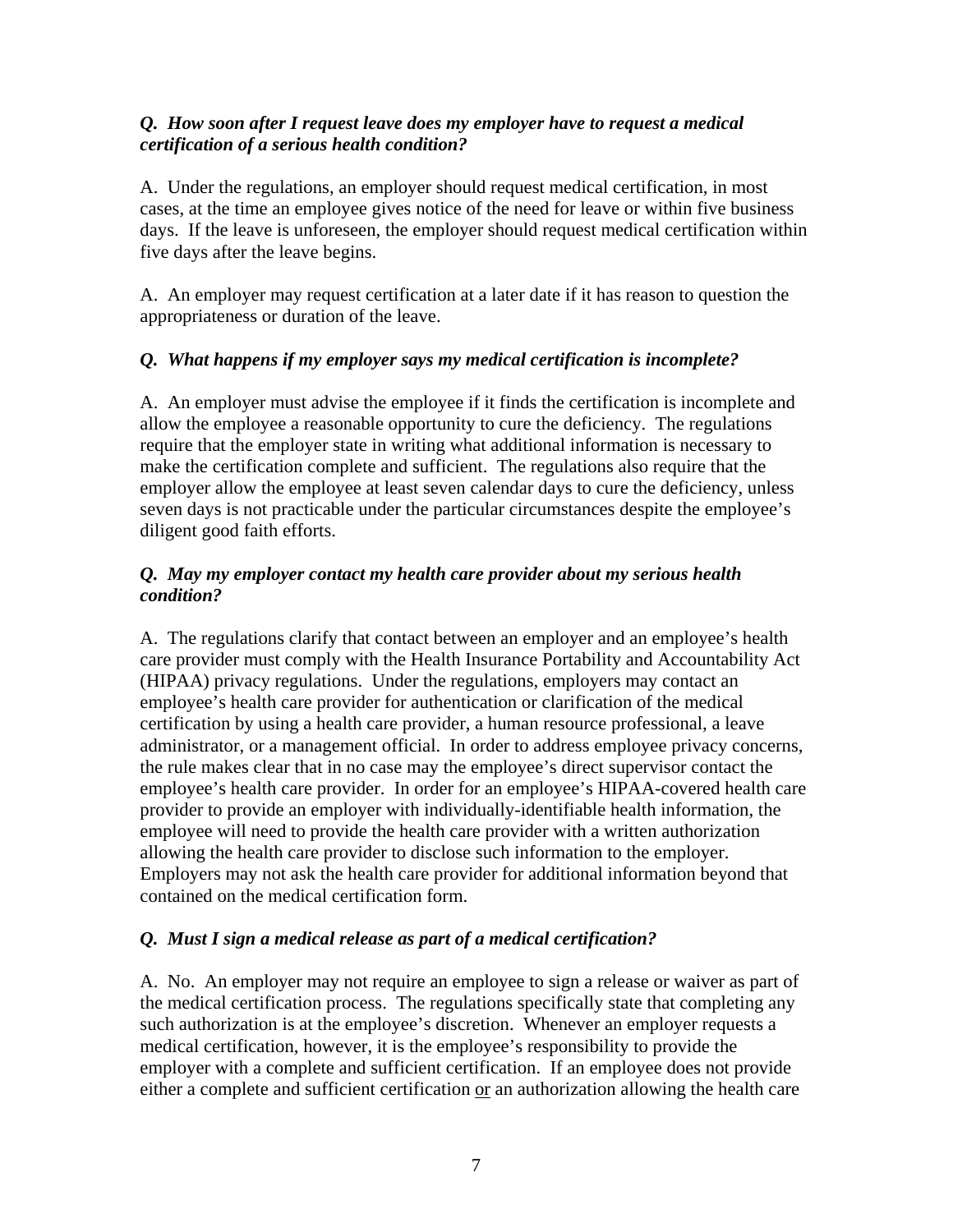provider to provide a complete and sufficient certification to the employer, the employee's request for FMLA leave may be denied.

### *Q. How often may my employer ask for medical certifications for an on-going serious health condition?*

A. The regulations allow recertification no more often than every 30 days in connection with an absence by the employee unless the condition will last for more than 30 days. For conditions that are certified as having a minimum duration of more than 30 days, the employer must wait to request a recertification until the specified period has passed, except that in all cases the employer may request recertification every six months in connection with an absence by the employee. The regulations also allow an employer to request recertification in less than 30 days if the employee requests an extension of leave, the circumstances described in the previous certification have changed significantly, or if the employer receives information that casts doubt upon the employee's stated reason for the absence or the continuing validity of the certification.

Additionally, the regulations codify a 2005 Wage and Hour opinion letter that stated that employers may request a new medical certification each leave year for medical conditions that last longer than one year. Such new medical certifications are subject to second and third opinions.

#### Examples:

Janie takes six weeks of FMLA leave for a cancer operation and treatment and gives her employer a medical certification that states that she will be absent for six weeks. Because her certification covers a six-week absence, her employer cannot ask for a recertification during that time. At the end of the six-week period, Janie asks to take two more weeks of FMLA leave; her employer may properly ask Janie for a recertification for the additional two weeks.

Joe takes eight weeks of FMLA leave for a back operation and intensive therapy, and gives his employer a medical certification that states that he will be absent for eight weeks. At the end of the eight-week period, Joe tells his employer that he will need to take three days of FMLA leave per month for an indefinite period for additional therapy; his employer may properly request a recertification at that time. Six months later, and in connection with an absence for therapy, the employer may properly ask Joe for another recertification for his need for FMLA leave.

# *Q. Can employers require employees to submit a fitness-for-duty certification before returning to work after being absent due to a serious health condition?*

A. Yes. As a condition of restoring an employee who was absent on FMLA leave due to the employee's own serious health condition, an employer may have a uniformly applied policy or practice that requires all similarly situated employees who take leave for such conditions to submit a certification from the employee's own health care provider that the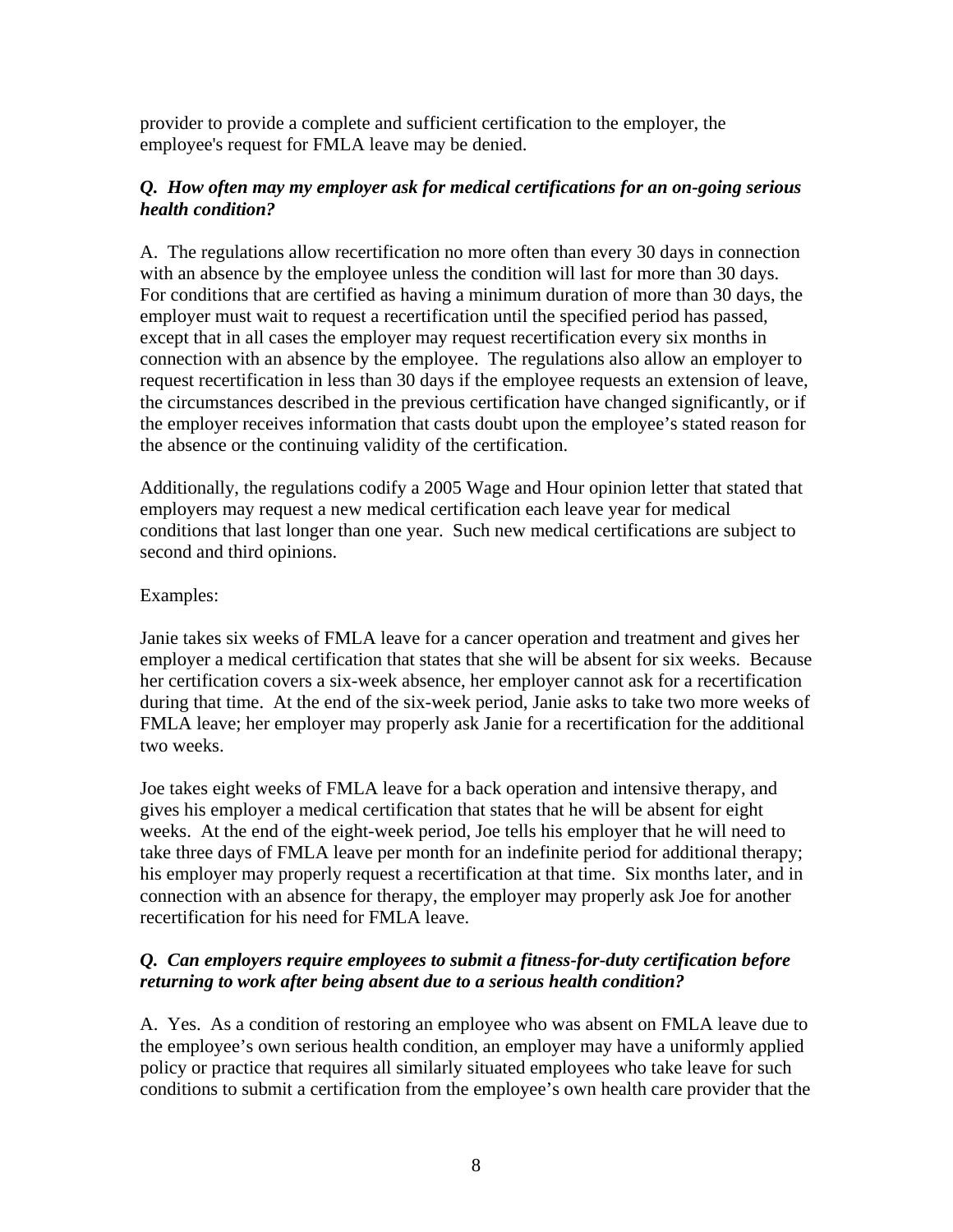employee is able to resume work. Under the regulations, an employer may require that the fitness-for-duty certification address the employee's ability to perform the essential functions of the position if the employer has appropriately notified the employee that this information will be required and has provided a list of essential functions. Additionally, an employer may require a fitness-for-duty certification up to once every 30 days for an employee taking intermittent or reduced schedule FMLA leave if reasonable safety concerns exist regarding the employee's ability to perform his or her duties based on the condition for which leave was taken.

### *Q. What happens if I do not submit a requested medical or fitness-for-duty certification?*

A. If an employee fails to timely submit a properly requested medical certification (absent sufficient explanation of the delay), FMLA protection for the leave may be delayed or denied. If the employee never provides a medical certification, then the leave is not FMLA leave.

If an employee fails to submit a properly requested fitness-for-duty certification, the employer may delay job restoration until the employee provides the certification. If the employee never provides the certification, he or she may be denied reinstatement.

## **Miscellaneous Questions**

### *Q. Can my FMLA leave be counted against me for my bonus?*

A. Under the regulations, an employer may deny a bonus that is based upon achieving a goal, such as hours worked, products sold or perfect attendance, to an employee who takes FMLA leave (and thus does not achieve the goal) as long as it treats employees taking FMLA leave the same as employees taking non-FMLA leave. For example, if an employer does not deny a perfect attendance bonus to employees using vacation leave, the employer may not deny the bonus to an employee who used vacation leave for a FMLA-qualifying reason.

#### Example:

Sasha uses ten days of FMLA leave during the quarter for surgery. Sasha substitutes paid vacation leave for her entire FMLA absence. Under Sasha's employer's quarterly attendance bonus policy, employees who use vacation leave are not disqualified from the bonus but employees who take unpaid leave are disqualified. Sasha's employer must treat her the same way it would treat an employee using vacation leave for a non-FMLA reason and give Sasha the attendance bonus.

#### *Q. My medical condition limits me to a 40 hour workweek but my employer has assigned me to work eight hours of overtime in a week. Can I take FMLA leave for the overtime?*